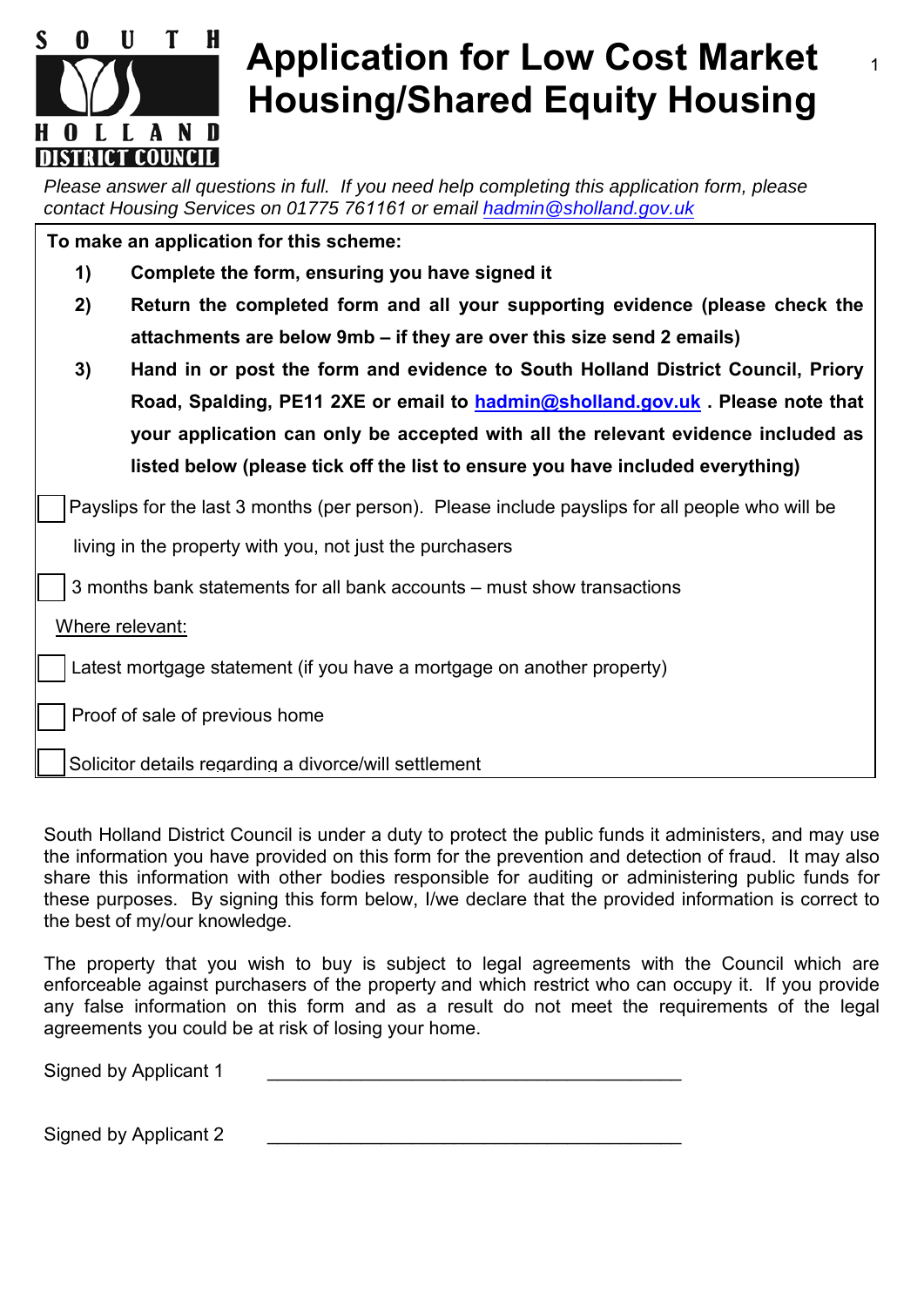|                                                                                                                                 |     |                                                                                                      | $\overline{2}$                                                 |
|---------------------------------------------------------------------------------------------------------------------------------|-----|------------------------------------------------------------------------------------------------------|----------------------------------------------------------------|
| <b>Section 1 - Details of Applicants</b>                                                                                        |     | <b>Applicant 1</b>                                                                                   | <b>Applicant 2</b>                                             |
| Title (Mr/Mrs/Miss/Ms)                                                                                                          |     |                                                                                                      |                                                                |
| Surname                                                                                                                         |     |                                                                                                      |                                                                |
| First name(s)                                                                                                                   |     |                                                                                                      |                                                                |
| <b>Current address</b>                                                                                                          |     |                                                                                                      |                                                                |
| Contact phone number                                                                                                            |     |                                                                                                      |                                                                |
| Contact email address                                                                                                           |     |                                                                                                      |                                                                |
| Date of Birth                                                                                                                   |     |                                                                                                      |                                                                |
| Are you a serving member<br>of the Armed Forces or a<br>former member of the<br>Armed Forces discharged<br>in the last 2 years? |     |                                                                                                      |                                                                |
| <b>Section 2 - Household Details</b>                                                                                            |     |                                                                                                      |                                                                |
| any children.                                                                                                                   |     | Please provide details of all of the people who will live in the new property including yourself and |                                                                |
| Name                                                                                                                            | Age | <b>Current Address</b>                                                                               | How long has this<br>person lived at their<br>current address? |
|                                                                                                                                 |     |                                                                                                      |                                                                |
|                                                                                                                                 |     |                                                                                                      |                                                                |
|                                                                                                                                 |     |                                                                                                      |                                                                |
|                                                                                                                                 |     |                                                                                                      |                                                                |
|                                                                                                                                 |     |                                                                                                      |                                                                |
|                                                                                                                                 |     |                                                                                                      |                                                                |
|                                                                                                                                 |     |                                                                                                      |                                                                |
| Is anyone in the property expecting a baby?                                                                                     |     | <b>YES</b><br><b>NO</b><br>$\Box$<br>⊔                                                               |                                                                |
| If yes, please give expected date of delivery:                                                                                  |     |                                                                                                      |                                                                |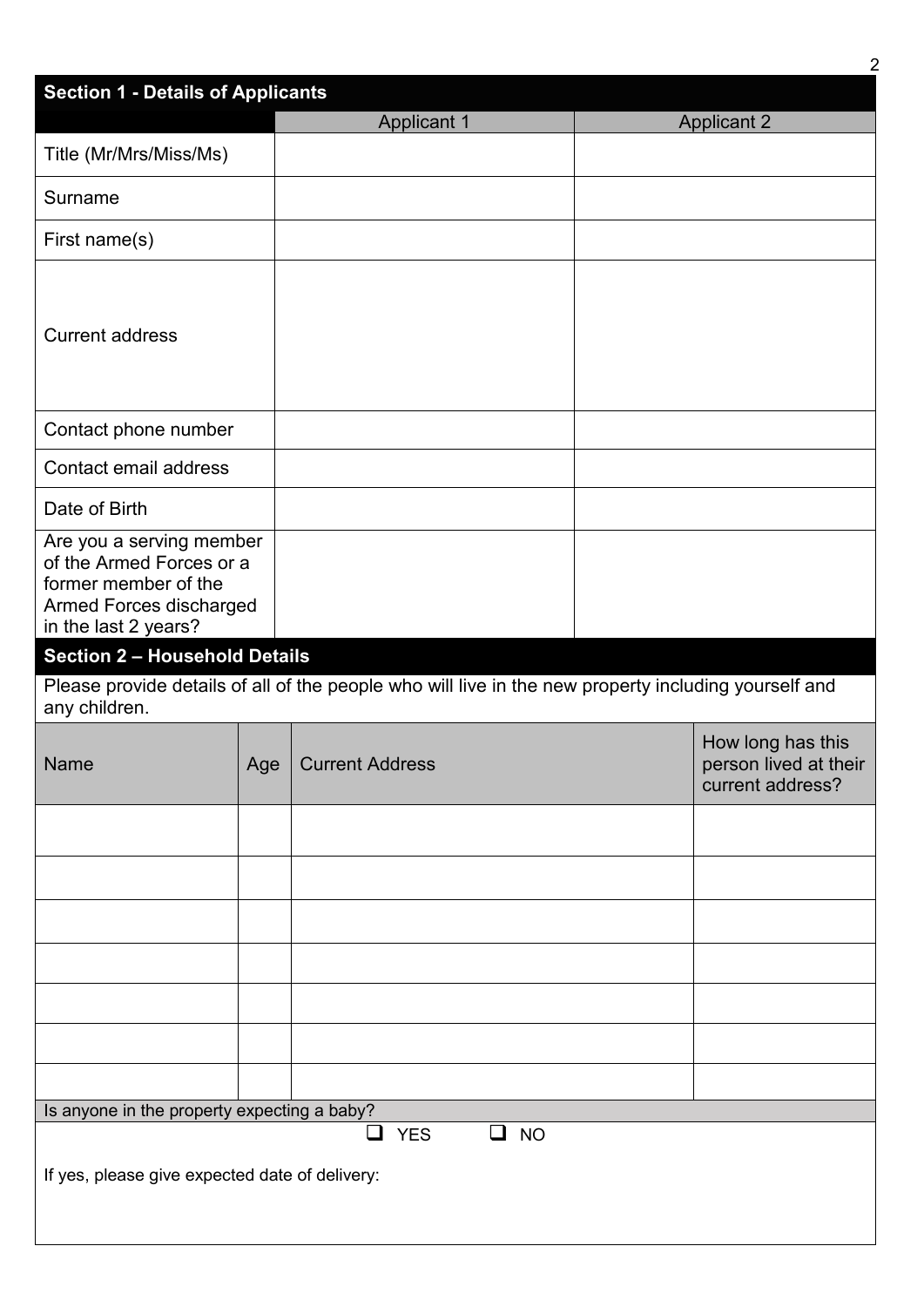## **Section 3 – Address History**

| If you have lived at your current address for less than 5 years, please provide details of your                             |                           |                             |  |                                       |  |
|-----------------------------------------------------------------------------------------------------------------------------|---------------------------|-----------------------------|--|---------------------------------------|--|
| address history over the past 5 years.<br>If you used to own a property, please provide evidence that you no longer own it. |                           |                             |  |                                       |  |
| If you currently own a property, please provide evidence you are selling it, and a copy of your                             |                           |                             |  |                                       |  |
| mortgage statement.                                                                                                         |                           |                             |  |                                       |  |
| Previous address:                                                                                                           |                           | <b>Applicant 1</b>          |  | <b>Applicant 2</b>                    |  |
|                                                                                                                             |                           |                             |  |                                       |  |
|                                                                                                                             |                           |                             |  |                                       |  |
| Tenure: (owner/private rented/council                                                                                       |                           |                             |  |                                       |  |
| tenant/living with parents)                                                                                                 |                           |                             |  |                                       |  |
| Date moved in and out:                                                                                                      |                           |                             |  |                                       |  |
| Reason for leaving:                                                                                                         |                           |                             |  |                                       |  |
| Previous address:                                                                                                           |                           |                             |  |                                       |  |
|                                                                                                                             |                           |                             |  |                                       |  |
|                                                                                                                             |                           |                             |  |                                       |  |
| Tenure: (owner/private rented/council<br>tenant/living with parents)                                                        |                           |                             |  |                                       |  |
|                                                                                                                             |                           |                             |  |                                       |  |
| Date moved in and out:<br>Reason for leaving:                                                                               |                           |                             |  |                                       |  |
|                                                                                                                             |                           |                             |  |                                       |  |
| Previous address:                                                                                                           |                           |                             |  |                                       |  |
|                                                                                                                             |                           |                             |  |                                       |  |
|                                                                                                                             |                           |                             |  |                                       |  |
| Tenure: (owner/private rented/council                                                                                       |                           |                             |  |                                       |  |
| tenant/living with parents)                                                                                                 |                           |                             |  |                                       |  |
| Date moved in and out                                                                                                       |                           |                             |  |                                       |  |
| Reason for leaving:                                                                                                         |                           |                             |  |                                       |  |
| Section 4 - About your current housing and housing needs                                                                    |                           |                             |  |                                       |  |
| <b>Employment Details</b>                                                                                                   |                           |                             |  |                                       |  |
| <b>Current Housing situation</b>                                                                                            | <b>Council or Housing</b> | <b>Applicant 1</b>          |  | <b>Applicant 2</b><br>Council/Housing |  |
|                                                                                                                             | <b>Association tenant</b> |                             |  | <b>Association tenant</b>             |  |
|                                                                                                                             | <b>Current home owner</b> |                             |  | <b>Current home owner</b>             |  |
|                                                                                                                             | First time buyer          |                             |  | <b>First time buyer</b>               |  |
|                                                                                                                             |                           | Living with friends/ family |  | Living with friends/ family           |  |
|                                                                                                                             | <b>Renting privately</b>  |                             |  | <b>Renting privately</b>              |  |
|                                                                                                                             | Other                     |                             |  | Other                                 |  |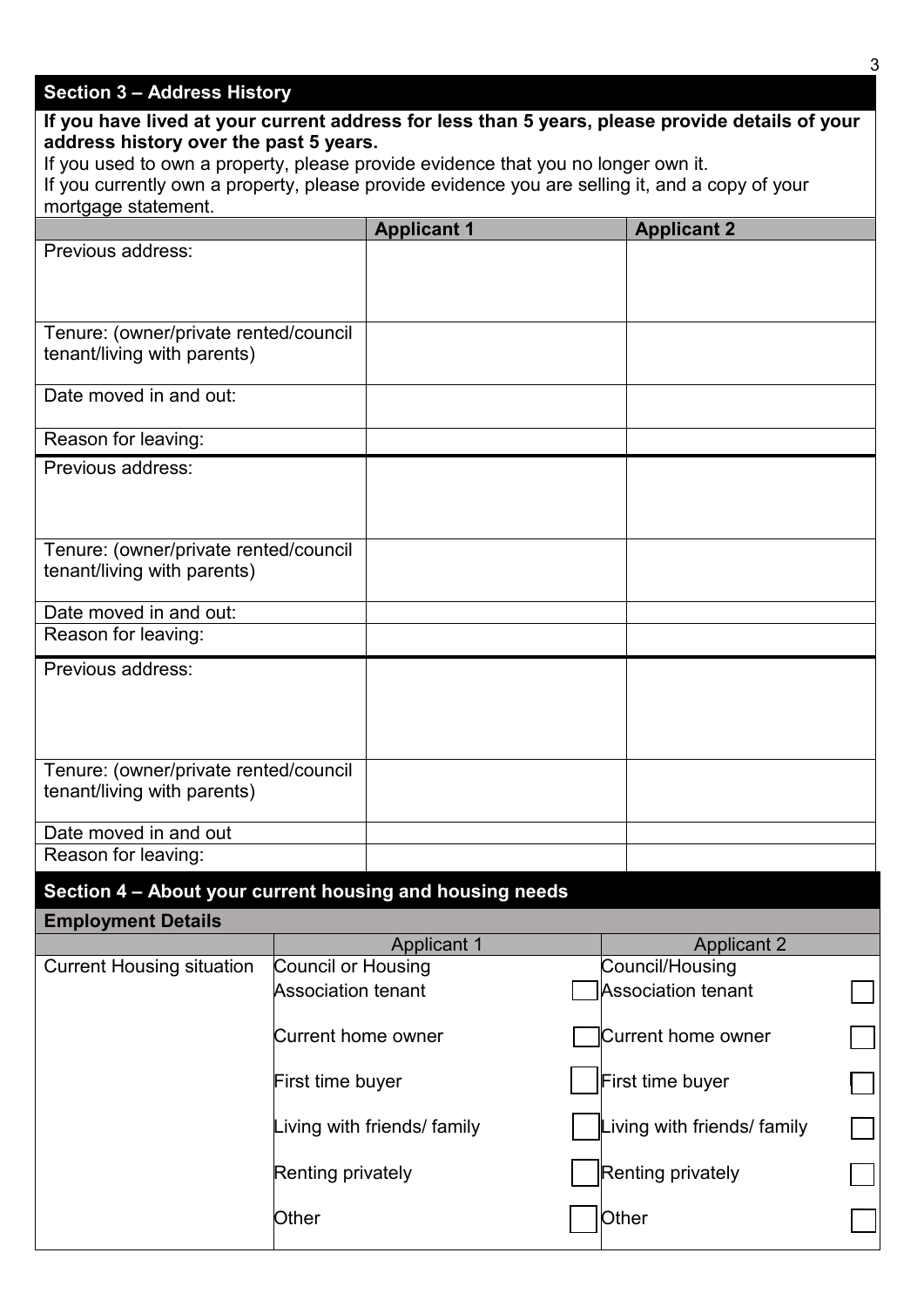| Do you or anyone who will<br>be living in the future<br>household currently own a<br>property in the UK or<br>abroad? |          |   | <b>YES</b><br><b>NO</b><br>If yes please provide details:                                          |          | <b>YES</b><br>$\overline{\phantom{a}}$ | <b>NO</b><br>$\mathbf{L}$<br>If yes please provide details: |
|-----------------------------------------------------------------------------------------------------------------------|----------|---|----------------------------------------------------------------------------------------------------|----------|----------------------------------------|-------------------------------------------------------------|
| Are you in the process of<br>selling your property?                                                                   |          |   | $YES$ $\Box$ NO $\Box$ N/A<br>ப                                                                    |          | ப                                      | YES $\Box$ NO $\Box$<br>N/A                                 |
| Provide the amount of                                                                                                 |          |   |                                                                                                    |          |                                        |                                                             |
| equity you have/ will                                                                                                 |          |   |                                                                                                    |          |                                        |                                                             |
| receive from the sale                                                                                                 |          |   |                                                                                                    |          |                                        |                                                             |
| At what stage is the sales                                                                                            |          |   |                                                                                                    |          |                                        |                                                             |
| process?                                                                                                              |          |   |                                                                                                    |          |                                        |                                                             |
| How many bedrooms does<br>your current home have?                                                                     |          |   |                                                                                                    |          |                                        |                                                             |
| What type of property is                                                                                              |          |   |                                                                                                    |          |                                        |                                                             |
| your current home?                                                                                                    |          |   |                                                                                                    |          |                                        |                                                             |
| Do you or anyone in your                                                                                              |          |   |                                                                                                    |          |                                        |                                                             |
| household have any<br>specific needs?                                                                                 |          |   |                                                                                                    |          |                                        |                                                             |
| Please provide us with any                                                                                            |          |   |                                                                                                    |          |                                        |                                                             |
| other information you think                                                                                           |          |   |                                                                                                    |          |                                        |                                                             |
| is relevant to your                                                                                                   |          |   |                                                                                                    |          |                                        |                                                             |
| application                                                                                                           |          |   |                                                                                                    |          |                                        |                                                             |
| <b>Section 5 - Financial Details</b>                                                                                  |          |   |                                                                                                    |          |                                        |                                                             |
| <b>Employment Details</b>                                                                                             |          |   |                                                                                                    |          |                                        |                                                             |
|                                                                                                                       |          |   | <b>Applicant 1</b>                                                                                 |          |                                        | <b>Applicant 2</b>                                          |
| Employer's name                                                                                                       |          |   |                                                                                                    |          |                                        |                                                             |
|                                                                                                                       |          |   |                                                                                                    |          |                                        |                                                             |
| Employer's address                                                                                                    |          |   |                                                                                                    |          |                                        |                                                             |
|                                                                                                                       |          |   |                                                                                                    |          |                                        |                                                             |
| Number of hours worked                                                                                                |          |   |                                                                                                    |          |                                        |                                                             |
| per week.                                                                                                             |          |   |                                                                                                    |          |                                        |                                                             |
| How long have you<br>worked there?                                                                                    |          |   |                                                                                                    |          |                                        |                                                             |
| Contract type and length                                                                                              |          |   |                                                                                                    |          |                                        |                                                             |
| (permanent or fixed term)<br>Gross salary per year                                                                    |          |   |                                                                                                    |          |                                        |                                                             |
| (i.e. before tax)                                                                                                     |          | £ |                                                                                                    |          | £                                      |                                                             |
|                                                                                                                       |          |   | If an applicant has been working at their current employer for less that 12 months, please provide |          |                                        |                                                             |
| details of employment over the last 12 months                                                                         |          |   |                                                                                                    |          |                                        |                                                             |
| <b>Name</b>                                                                                                           | Employer |   | Address of employer                                                                                | per week | <b>Hours worked</b>                    | Start & end date of<br>employment                           |
|                                                                                                                       |          |   |                                                                                                    |          |                                        |                                                             |
|                                                                                                                       |          |   |                                                                                                    |          |                                        |                                                             |
|                                                                                                                       |          |   |                                                                                                    |          |                                        |                                                             |
|                                                                                                                       |          |   |                                                                                                    |          |                                        |                                                             |
|                                                                                                                       |          |   |                                                                                                    |          |                                        |                                                             |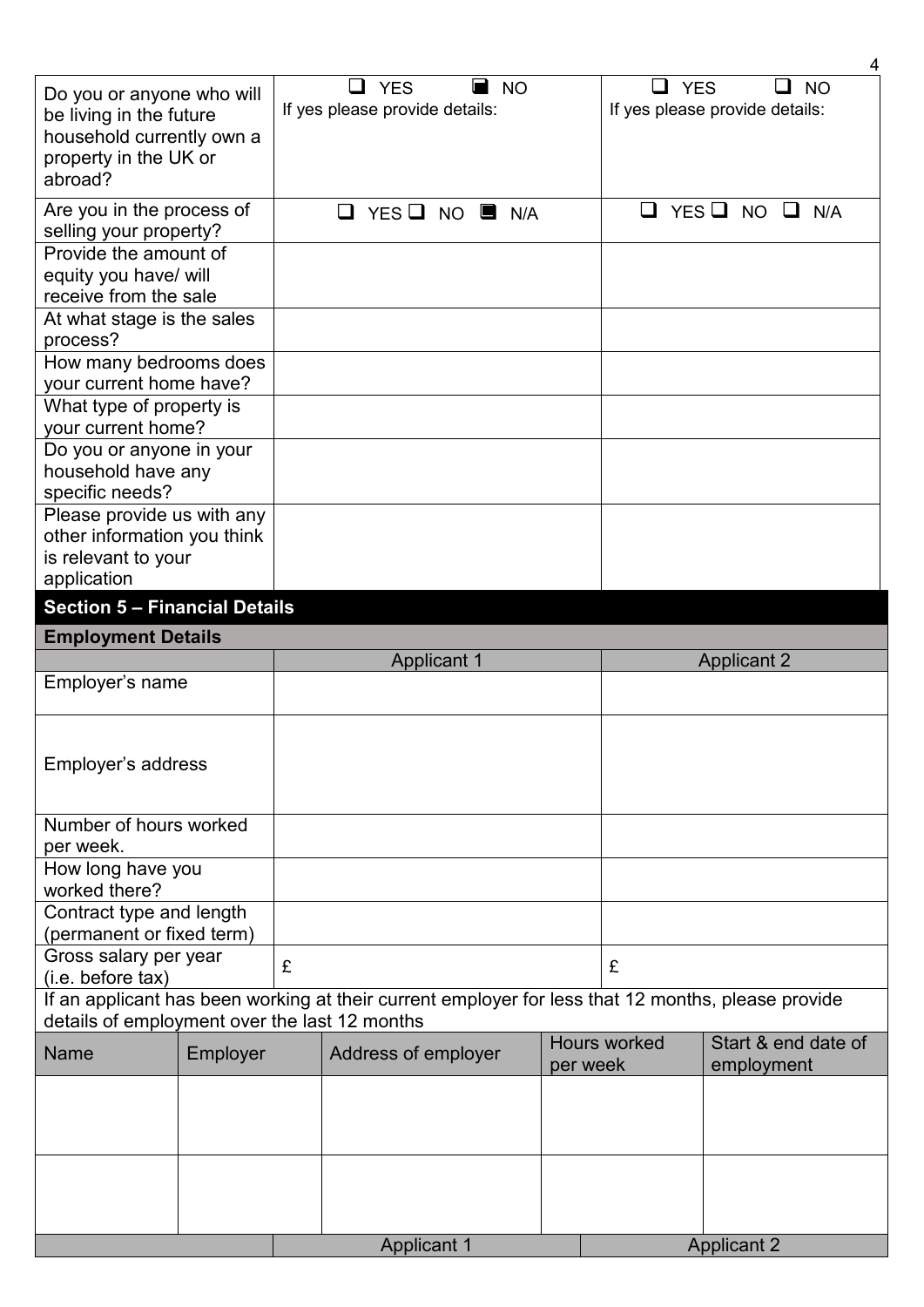|                                                                                                                                 |  |                                                                              |                    |                                                                                                | 5                                 |
|---------------------------------------------------------------------------------------------------------------------------------|--|------------------------------------------------------------------------------|--------------------|------------------------------------------------------------------------------------------------|-----------------------------------|
| Are you in receipt of any<br>benefits?                                                                                          |  | $\Box$ YES                                                                   | $\Box$ NO          | $\Box$ YES                                                                                     | $\Box$ NO                         |
| If yes, please provide<br>details of how much you<br>receive each month                                                         |  |                                                                              |                    |                                                                                                |                                   |
|                                                                                                                                 |  |                                                                              |                    |                                                                                                |                                   |
| Providing the information on loans, credit cards, and store cards is optional however, it may help<br>support your application. |  |                                                                              |                    |                                                                                                |                                   |
| Do you have any<br>outstanding loans, credit<br>cards or store cards?                                                           |  | U YES                                                                        | <b>NO</b><br>ப     | <b>YES</b>                                                                                     | <b>NO</b>                         |
|                                                                                                                                 |  | Loan provider:<br>Amount owed:<br><b>Estimated date</b><br>loan will finish: |                    | <b>Estimated date</b>                                                                          | Amount owed:<br>loan will finish: |
| Details of loan(s)                                                                                                              |  | Loan provider:<br>Amount owed:<br><b>Estimated date</b><br>loan will finish: |                    | Loan provider:<br>Amount owed:<br><b>Estimated date</b><br>loan will finish:<br>Loan provider: |                                   |
|                                                                                                                                 |  | Loan provider:<br>Amount owed:<br><b>Estimated date</b><br>loan will finish: |                    | <b>Estimated date</b>                                                                          | Amount owed:<br>loan will finish: |
| <b>Savings</b> - Please provide copies of bank statements for any accounts.                                                     |  |                                                                              |                    |                                                                                                |                                   |
| Amount of savings                                                                                                               |  | £                                                                            | <b>Applicant 1</b> | £                                                                                              | <b>Applicant 2</b>                |
| Are you awaiting any<br>settlements such as divorce or<br>inheritance?                                                          |  | $\Box$ YES                                                                   | $\Box$ NO          | <b>YES</b><br>⊔                                                                                | $\Box$ NO                         |
| If yes, please give details.<br>Please also include a copy of<br>letters from the solicitor.                                    |  |                                                                              | Date expected:     |                                                                                                | Date expected:                    |
| How will you pay the deposit<br>for the property?                                                                               |  |                                                                              |                    |                                                                                                |                                   |
| Are you a first time buyer?                                                                                                     |  | $\Box$ YES                                                                   | $\Box$ NO          | $\Box$ YES                                                                                     | $\Box$ NO                         |
| Do you have enough<br>resources to purchase a<br>property on the open market?                                                   |  |                                                                              | <b>YES</b>         | <b>NO</b><br>⊔                                                                                 |                                   |

| <b>Section 6 – Declaration</b>                                                    |                         |                         |
|-----------------------------------------------------------------------------------|-------------------------|-------------------------|
|                                                                                   | <b>Applicant 1</b>      | <b>Applicant 2</b>      |
| Are you, the purchaser(s),<br>related or close friends to<br>anyone who works for | <b>YES</b><br><b>NO</b> | <b>YFS</b><br><b>NO</b> |